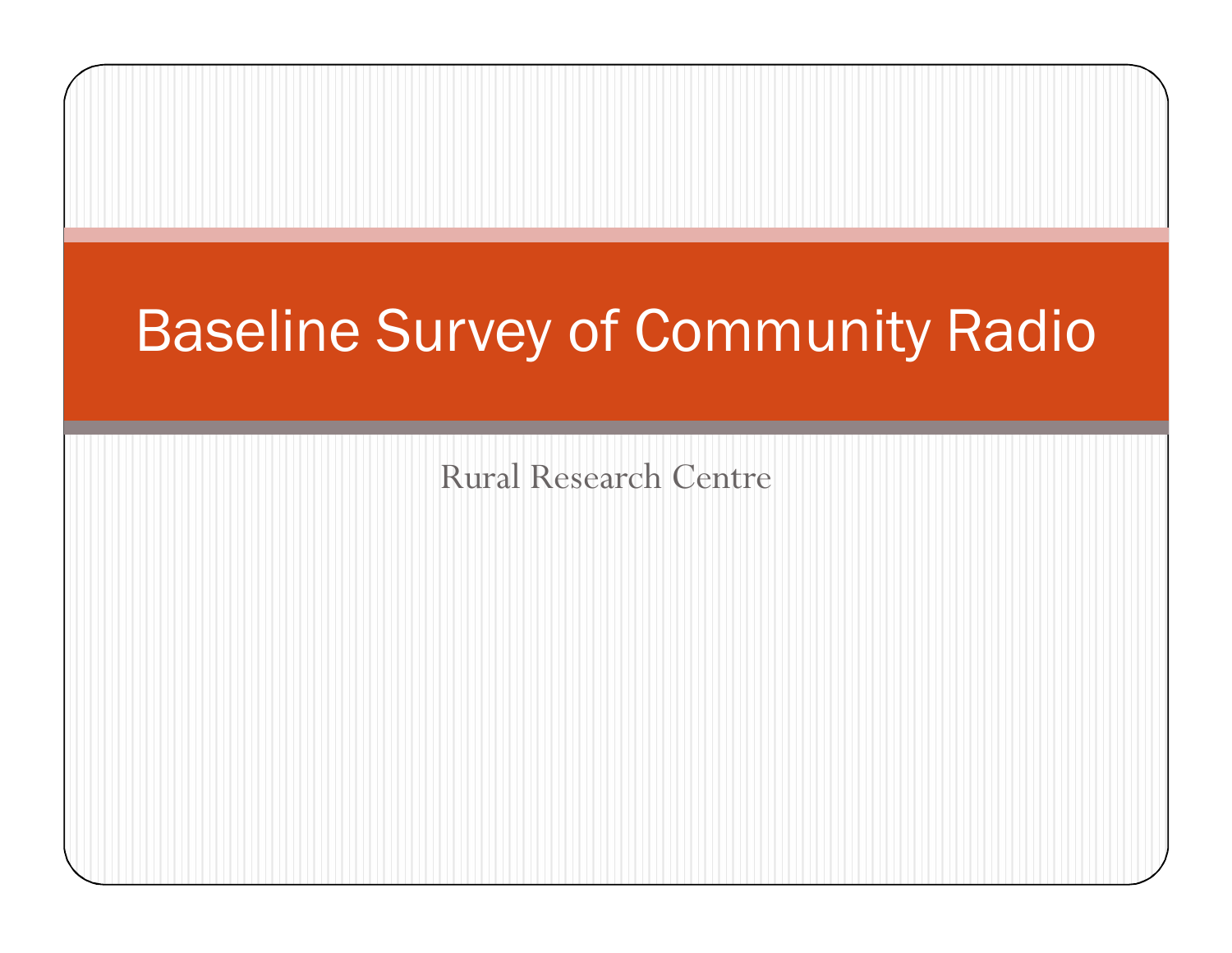Introduction

- Baseline study was conducted during Dec 2011- Jan 2012
- Experimental-Control Design is adopted to map the baseline situation
- In total, 51 villages are covered (34-experimental and 17-control villages)
- Household questionnaire is used as a tool to map to existing situation pertaining to different information channels used by the community, usage of radio, its extent and pattern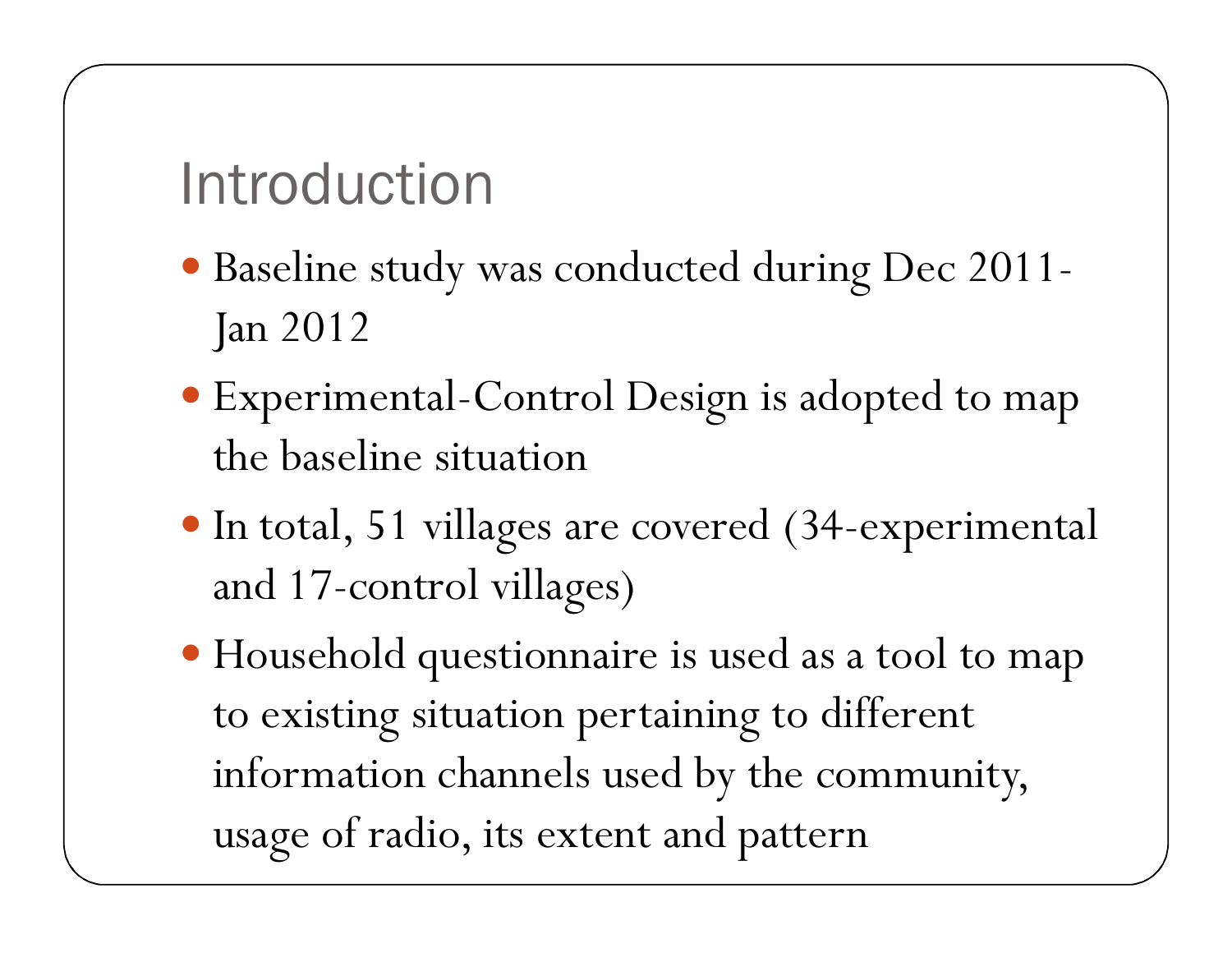Information Channel

- Information channels used by the community
	- Newspapers: 7.8%
	- Magazines: 1.2%
	- Television: 20.1%
	- Radio: 12.5%
- 90.9% of the people have mobile phones and 49.3% out of that have radio in their mobiles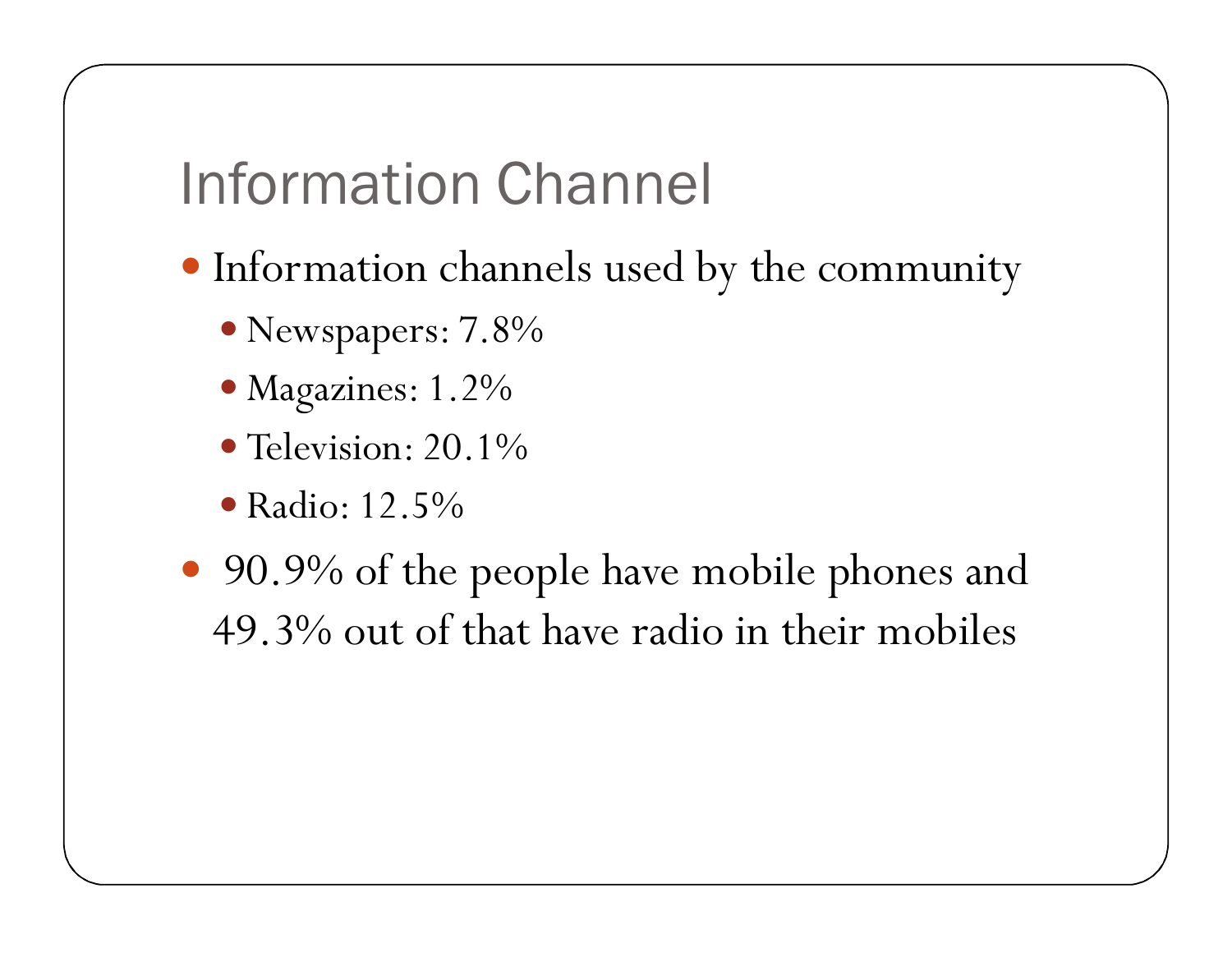Radio Listeners

- 14.1% of the respondents listen to radio
- 51.2% of the population uses radio set to listen toradio and 48.1% listens to radio in their mobiles
- Majority of the radio listeners (87.1%) listen to mobile at their home
- 72.5% of the radio listeners listen to mobile on daily basis
- 30.3% listens between  $5:00 \text{ pm} 8:00 \text{ pm}$ . 42.7 % listens between after 8pm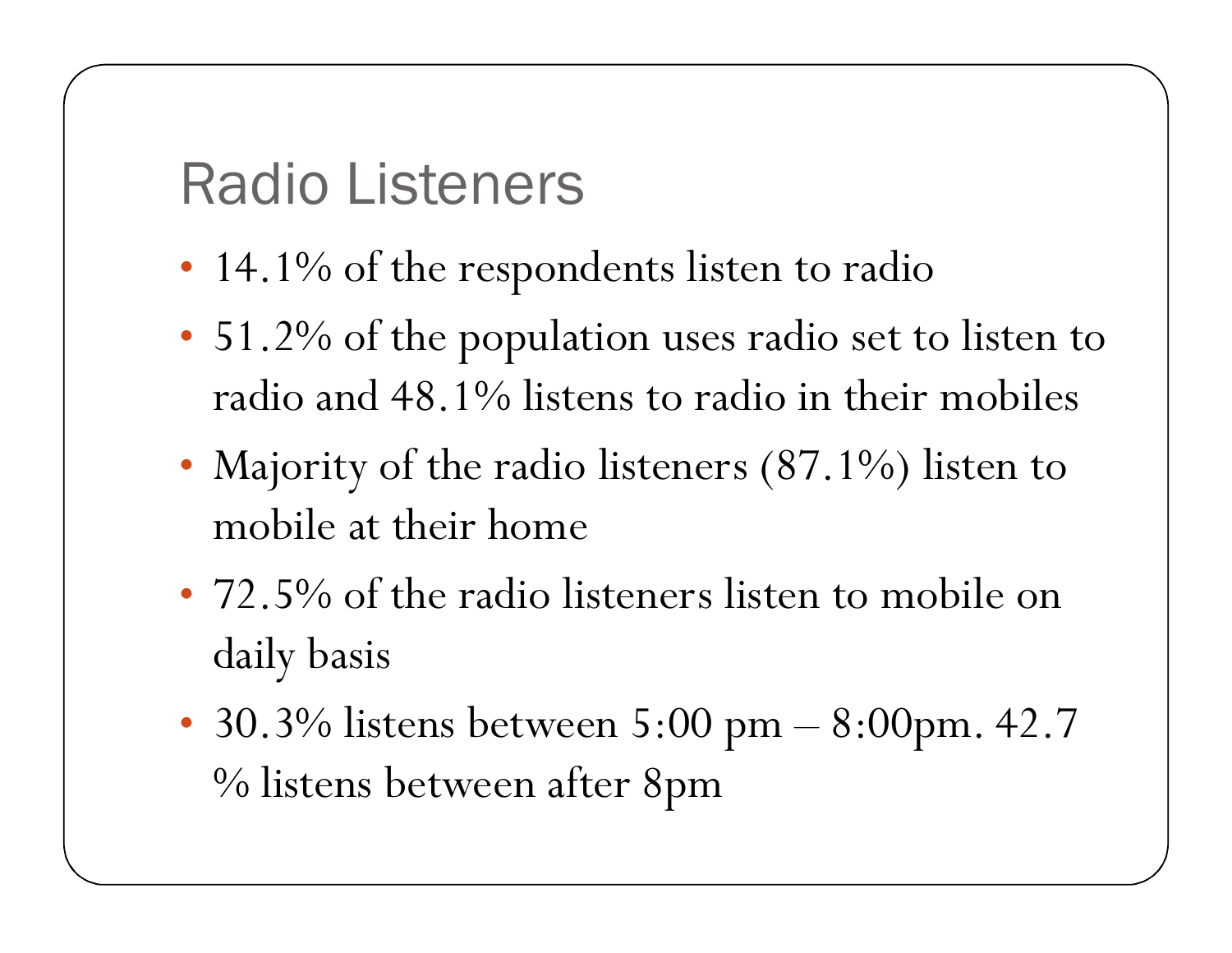## Information Sources

- Major reason for not listening to radio is not interested in listening to radio (55.4%) and not getting time to listen to radio (8.8%).
- Information from government officials remains the major source of information on education, government schemes, whereas for agriculture and religion, information is sought from old and experienced people from the village, for health and sanitation, information is sought from NGOs and other villagers.
- Radio remain the source of information for above domains merely for around 5% of the population